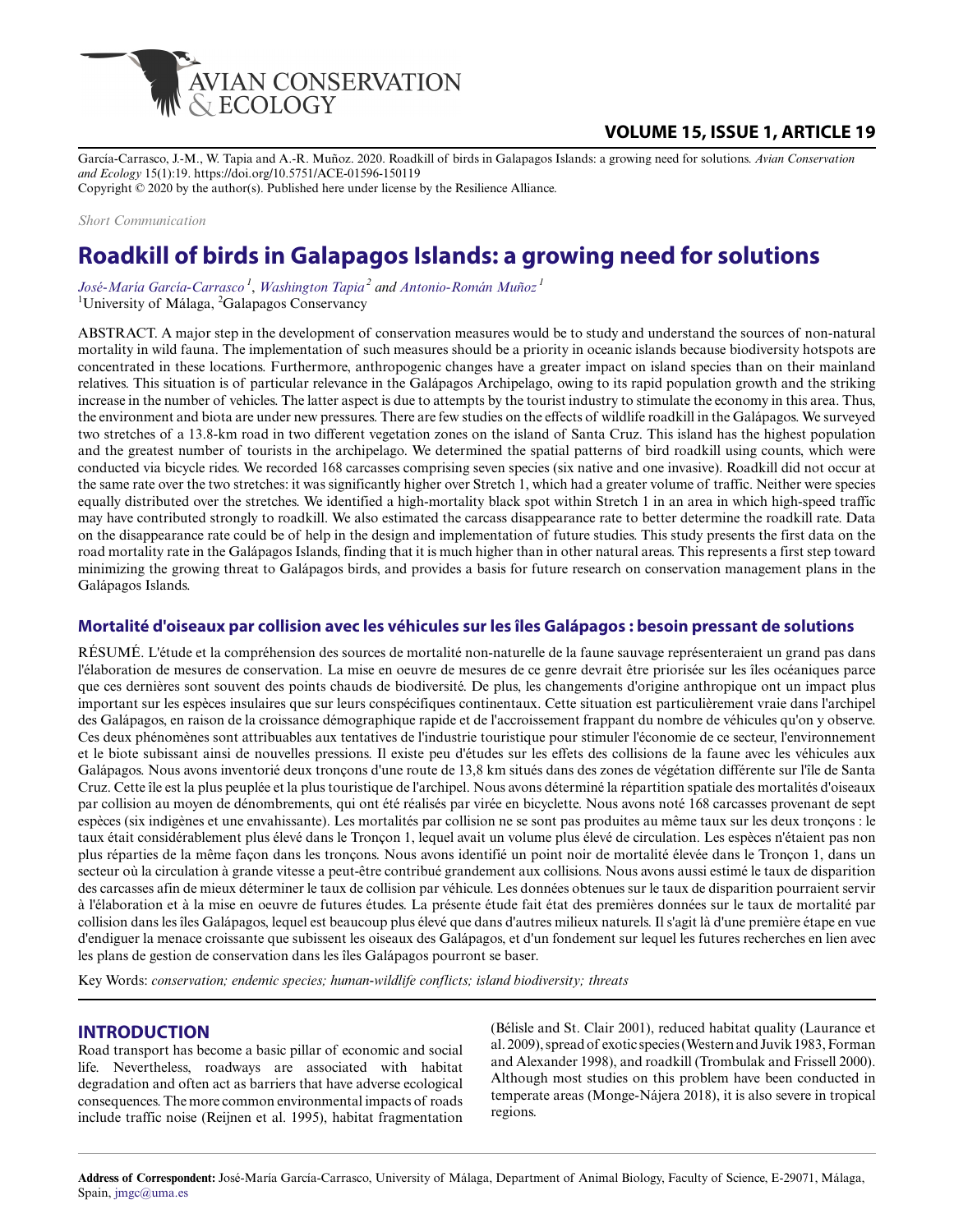The Galápagos Islands are a unique ecosystem and a symbolic conservation area in which human activities have had a minimal effect on ecological and evolutionary processes (González et al. 2008). However, these activities are threatening biodiversity in the archipelago, especially on the inhabited islands (Izurieta et al. 2018). Conflict exists between effective environmental policies, recent population growth, and the introduction and establishment of invasive species. The human population has grown from 1346 inhabitants in 1950 (Kricher 2006) to 25,244 in 2016 (INEC 2016). There has been an increase not only in the number of residents, but also in the number of tourists, which rose from 70,000 visitors/ y in 1999 (Charles Darwin Foundation and World Wildlife Fund 2002) to 275,817/y in 2018 (Dirección del Parque Nacional Galápagos & Observatorio de Turismo de Galápagos 2018). Santa Cruz is the most heavily populated island in the archipelago with more than 60% (15,701) of the entire population of the Galápagos Islands (INEC 2016). Thus, this island is experiencing the greatest adverse consequences of anthropization. For example, Santa Cruz harbors the greatest number of non-native plant species (670) in the archipelago (Tye et al. 2008, Rivas-Torres et al. 2018). The number of vehicles in Santa Cruz rose from 28 in 1980 (Márquez 2000), to 1074 in 2006 (Villa 2008, Oviedo et al. 2009), and to 1326 in 2013. In addition, the state of the roads has been improved over time with the main road being fully paved in 2000 (Tanner and Perry 2007). As a result, there has been an increase in negative impacts on fauna, and this situation will probably worsen because of future socioeconomic improvements. Because of its isolation, insular wildlife is more susceptible than its mainland relatives to anthropogenic alterations (Whittaker and Fernández-Palacios 2007). As an example, in Lord Howe Island, road mortality has been identified as an important threat to the Flesh-footed Shearwater (*Puffinus carneipes*) population (Reid et al. 2013). The Galápagos Islands are one of the Priority Ecoregions for Global Conservation because of the exceptionally high concentration of endemic species (Olson and Dinerstein 2002). Although bird roadkill has been studied worldwide (Erritzoe et al. 2003, Husby 2016), few empirical studies have described the extent of bird roadkill in the Galápagos Islands (see Carvajal 1980, Llerena et al. 2001, Jiménez-Uzcátegui and Betancourt 2005, 2006, 2008). Such studies have generally appeared in the form of reports rather than peer-reviewed journals articles.

The aim of this study was to offer a first approach to the effect of roads on avifauna in the Galápagos Islands and to highlight the need for studies on the balance between social development and fauna conservation. To this end, we analyzed the spatial distribution of bird roadkill on the most-populated island (Santa Cruz) in the archipelago. We evaluated species composition along two stretches of two types of roads running through two different vegetation zones. We also estimated carcass persistence time in diverse conditions to better understand the growing threat of roadkill.

## **METHODS**

#### **Study area**

The Galápagos Archipelago is located approximately 1000 km west of South America (Trueman and D'Ozouville 2010) and comprises 16 main islands (Snell et al. 1995, Miller et al. 2010; Fig. 1). The present study was conducted on Santa Cruz, which is the most populated island in the Archipelago. In total, 88% of the surface area of this island (985.55 km²) is protected as part of the Galápagos National Park (Servicio Parque Nacional Galápagos 2006). As a result of different precipitation and temperature patterns, altitudinal zonation determines climatic differences in the islands (Reeder and Riechert 1975). The surveyed road (13.8 km) crossed two out of the six vegetation zones in Santa Cruz (Wiggins and Porter 1971, Dvorak et al. 2012): (a) the dry zone with a southern slope (0–120 masl; transect  $= 4.31$  km), characterized by forest and scrubland dominated by palo santo (*Bursera graveolens*), cacti (*Opuntia echios*), and various shrub species; and (b) the transition zone (120–300 masl; transect = 9.49 km), where pega-pega (*Pisonia floribunda*) and guayabillo (*Psidium galapageiums*) dominate the humid forest.

**Fig. 1**. Study area in the Galápagos Islands. Black lines represent roads crossing Santa Cruz Island. Red polygons represent buildings situated between Puerto Ayora and El Cascajo.



#### **Mortality monitoring**

During July 2017, we surveyed on 14 occasions on alternate days the two stretches of road. Stretch 1 (6.84 km) ran along the cycle path by the Avenue Padre Julio Herrera from Puerto Ayora (0 masl) to Bellavista (180 masl), and Stretch 2 (6.96 km) ran along the Vía Playa Garrapatero from Bellavista (180 masl) to El Cascajo (260 masl). The two stretches are in different states of repair and traffic. Stretch 1 is a well-paved road and is mainly used by taxis, buses, and trucks. The percentages of types of transport in the island are as follows: motorcycles (46%), pickups (35%, mostly used as taxis), typical transport vehicles (5%), trucks (6%), and private cars and special vehicles (8%) (Consejo de Gobierno del Régimen Especial de Galápagos 2016). Stretch 1 is in more frequent use than Stretch 2 and connects the main city of the island with the Itabaca Channel, where tourists and merchandise are frequently collected and transported by typical transport vehicles, trucks, and taxis. However, although Stretch 2 is paved, it is in worse condition than Stretch 1. It is much less travelled and is mainly used by local residents to reach farming areas and by taxi drivers to access Garrapatero beach. Given the deteriorated state of road surface on Stretch 2, vehicle speed on this stretch is lower than on the Stretch 1.

We determined the spatial patterns of bird roadkill using carcass counts, which were conducted via bicycle rides (average speed, 7– 8 km/h). We determined the geographic coordinates of each bird carcass using a Garmin GPSMAP 78 GPS navigator. We also recorded the date when each carcass was found and removed, the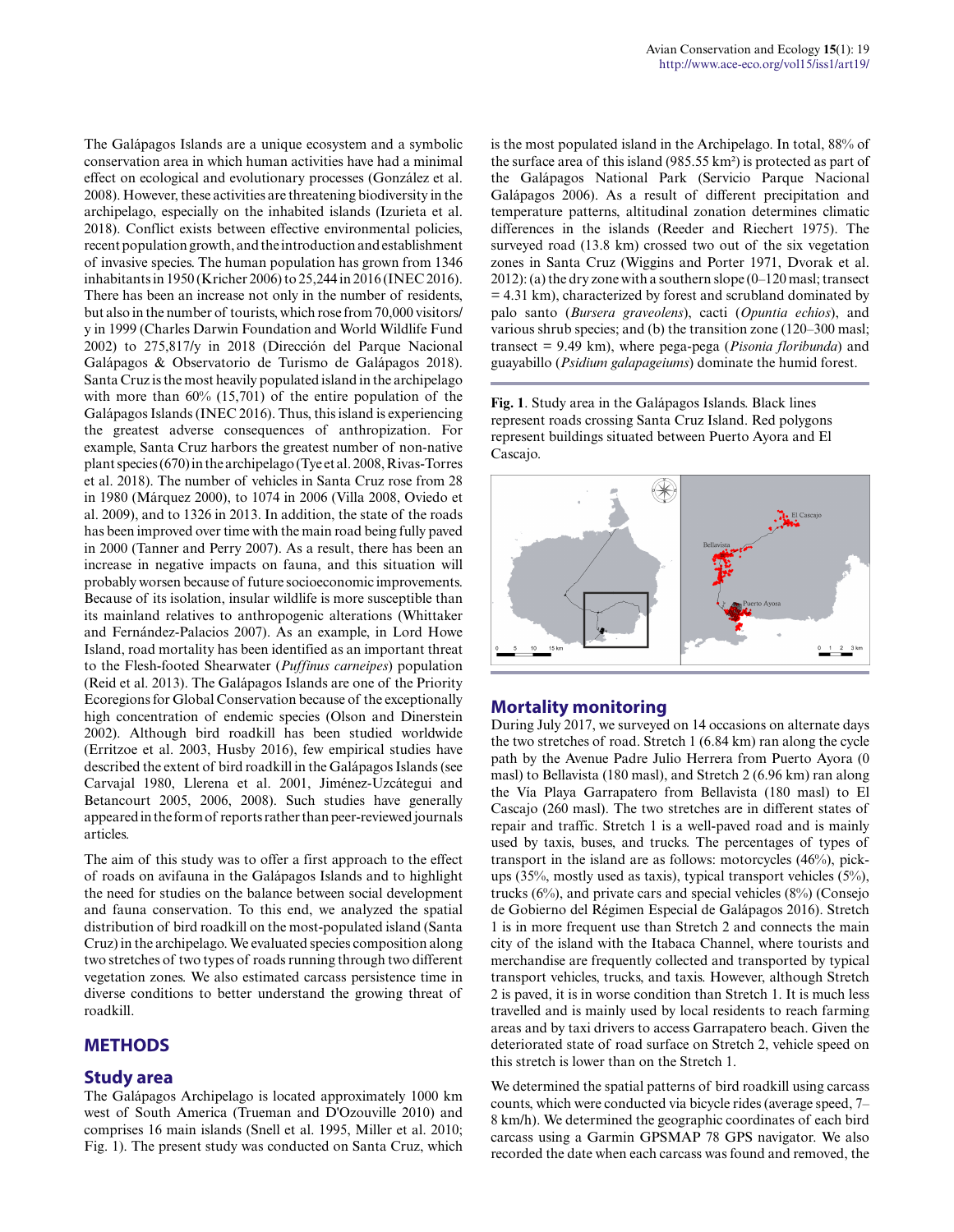| Common Name           | Scientific Name            | Total | <b>Stretches</b> |           | <b>Sex</b> |        |         | Age   |          |         |
|-----------------------|----------------------------|-------|------------------|-----------|------------|--------|---------|-------|----------|---------|
|                       |                            |       | Stretch 1        | Stretch 2 | Male       | Female | Unknown | Adult | Juvenile | Unknown |
| Smooth-billed Ani     | Crotophaga ani             |       |                  |           |            |        |         |       |          |         |
| Galapagos Mockingbird | Mimus parvulus             |       | 8                |           |            |        |         |       |          |         |
| Yellow Warbler        | Setophaga petechia aureola | 112   | 92               | 20        | 32         | 28     | 52      | 77    | 25       | 10      |
| Vegetarian Finch      | Platyspiza crassirostris   |       |                  |           |            |        |         |       |          |         |
| Small Tree-Finch      | Camarhynchus parvulus      |       |                  |           |            |        |         |       |          |         |
| Small Ground-Finch    | Geospiza fuliginosa        | 16    | h                | 10        |            |        |         |       |          |         |
| Medium Ground-Finch   | Geospiza fortis            | 4     |                  | 0         |            |        |         |       |          |         |
| Unknown Finch         |                            | 16    | 10               | 6         | 4          |        |         |       |          |         |
| Total                 |                            | 168   | 125              | 43        | 39         | 36     | 93      | 97    | 44       |         |

**Table 1**. Number of species found along the two stretches (sex and age provided where possible). Species were ordered following the Handbook of Birds of the World/Cornell Lab taxonomy.

species, and, when possible, its sex and age. Adults were defined as birds that were alive in the year following the hatching year. Darwin's Small Tree-Finches (*Camarhynchus parvulus*) were aged by the proportion of black feathers in the chin and crown (Kleindorfer 2007), whereas Small Ground-Finches (*Geospiza fuliginosa*) were aged by the proportion of black feathers in the body plumage (Price 1984). We only sexed adult Darwin's finches because young males are indistinguishable from females by plumage coloration. Adult Yellow Warblers (*Setophaga petechia aureola*) were recognized by their intense yellowish-green color, and juveniles by their olive-grey crown, paler underparts, and lack of intense yellow tones. Males of this species have a visible rufous cap and well-defined rufous streaks on their flanks, whereas females lack the rufous cap, have unstreaked underparts, and have a general duller appearance (*personal observations*). Subsequently, the disappearance rate was estimated according to persistence time. Starting from the length of the stretches surveyed, we calculated the carcass density (carcasses/km) along them. Taking into account that the surveys were carried out in one month, our approach to calculate the annual mortality rate was done by multiplying the carcass density on each stretch by 12, the number of months in a year.

#### **Statistical analyses**

All statistical analyses were conducted using the Statistical Package for the Social Sciences (IBM SPSS Statistics v.25). Kaplan-Meier persistence curves were used to estimate carcass removal by scavengers (Kaplan and Meier 1958, White and Garrott 1990). The log-rank test was used to (a) compare the carcass disappearance rate over Stretch 1 (from Puerto Ayora to Bellavista) and Stretch 2 (from Bellavista to El Cascajo), (b) compare carcass persistence time in the two vegetation zones, i.e., the dry and transition zones, and (c) compare carcass persistence time over Stretch 1 and Stretch 2 according to body size. Others studies have found an association between disappearance rates and body size (Kostecke et al. 2001, Prosser et al. 2008, Smallwood et al. 2010, Urquhart et al. 2015, Farfán et al. 2017). Thus, carcasses were classified into three categories to test this hypothesis: from 7 g to 20 g; from 21 g to 40 g; and more than 40 g.

#### **RESULTS**

We found 168 bird carcasses (12.17 carcasses/km) between Puerto Ayora and El Cascajo. The carcasses comprised four families (Cuculidae, Mimidae, Parulidae, and Thraupidae). We recorded seven species (Table 1), the most abundant being the Yellow Warbler (112 carcasses), and the least abundant being the Vegetarian Finch (*Platyspiza crassirostris*; 1 carcass). All species/ subspecies are endemic to the archipelago except for the Smoothbilled Ani (*Crotophaga ani*), which is an exotic invasive species in the Galapagos. Regarding conservation status, all species are of least concern (LC; BirdLife International 2018). Population sizes for species recorded and nonrecorded in this study are shown in Table 2.

*Table 2*. Population size according to Dvorak et al. 2012 for species recorded during the roadkill study on Santa Cruz, as well as the species present on the study area but not recorded as roadkill. Species were ordered following the Handbook of Birds of the World/Cornell Lab taxonomy.

| Common name                                  | Scientific name             | Population size<br>(singing males) |
|----------------------------------------------|-----------------------------|------------------------------------|
| Smooth-billed Ani                            | Crotophaga ani              |                                    |
| Galapagos Mockingbird                        | Mimus parvulus              | 76,500                             |
| Yellow Warbler                               | Setophaga petechia aureola  | 156,300                            |
| Vegetarian Finch                             | Platyspiza crassirostris    | 41,300                             |
| Small Tree-Finch                             | Camarhynchus parvulus       | 176,800                            |
| Small Ground-Finch                           | Geospiza fuliginosa         | 388,300                            |
| Medium Ground-Finch                          | Geospiza fortis             | 271,400                            |
| Unknown Finch                                |                             |                                    |
| Nonrecorded species during the sample period |                             |                                    |
| Galapagos Dove                               | Zenaida galapagoensis       |                                    |
| Dark-billed Cuckoo                           | Coccyzus melacoryphus       | 6500                               |
| Paint-billed Crake                           | Neocrex erythrops           |                                    |
| Cattle Egret                                 | <b>Bubulcus</b> ibis        |                                    |
| Barn Owl                                     | Tyto alba punctatissima     |                                    |
| Short-eared Owl                              | Asio flammeus galapagoensis |                                    |
| Galapagos Flycatcher                         | Myiarchus magnirostris      | 157,200                            |
| Green Warbler-Finch                          | Certhidea olivacea          | 55,500                             |
| Large Tree-Finch                             | Camarhynchus psittacula     | 8900                               |
| Woodpcker Finch                              | Camarhynchus pallidus       | 11,600                             |
| Large Ground-Finch                           | Geospiza magnirostris       |                                    |
| Common Cactus-Finch                          | Geospiza scandens           | 95,700                             |

We found roadkill over the entire length of the road. However, there were differences in the amount of roadkill between the two stretches. Stretch 1 contained 125 carcasses (18.27 carcasses/km), and Stretch 2 contained 43 carcasses (6.18 carcasses/km). The fourth kilometer on Stretch 1 contained a very high carcass density (49 carcasses/km; Fig. 2). The estimated annual roadkill was 219.24 carcasses/km/y in Stretch 1 and 74.16 carcasses/km/y in Stretch 2.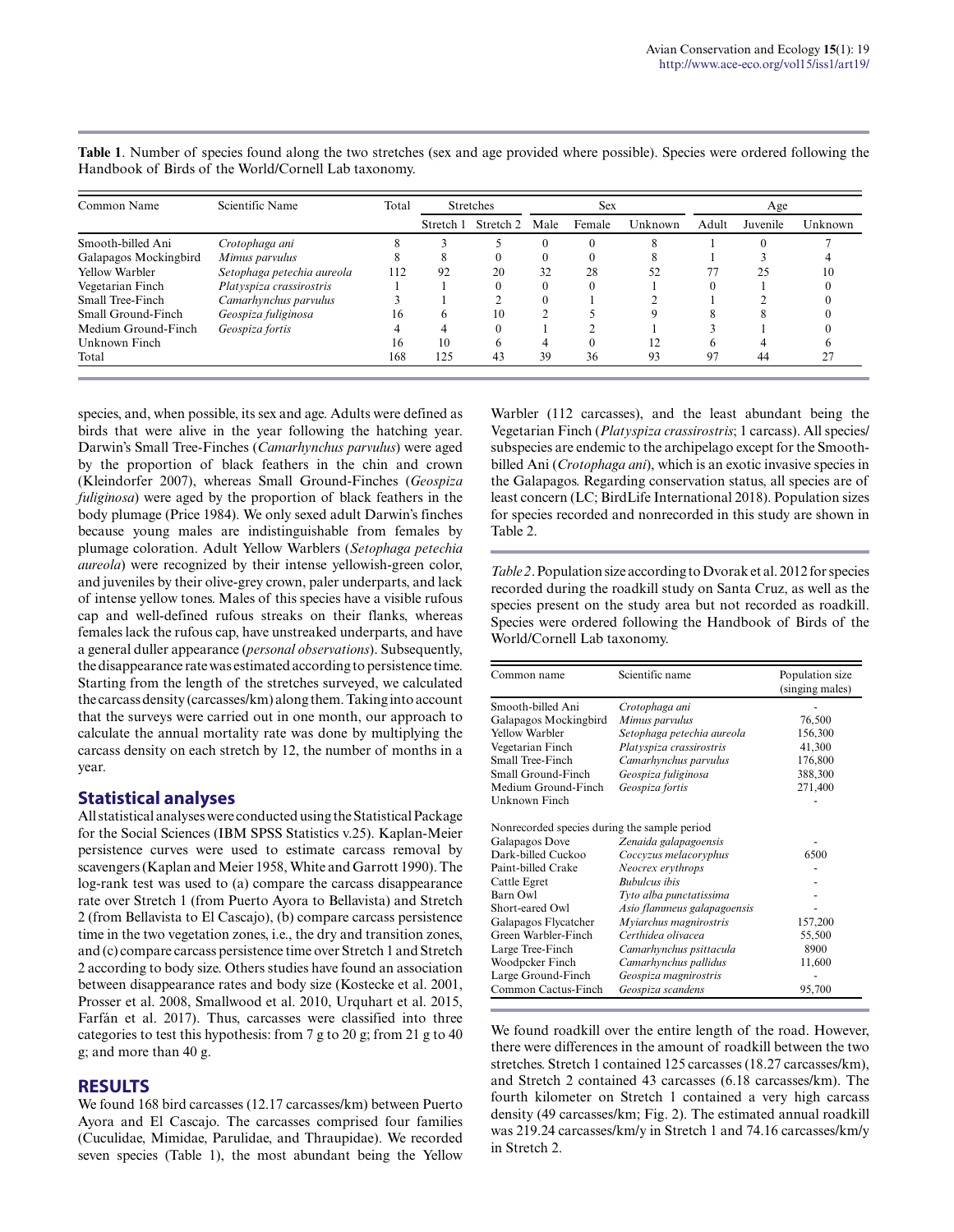**Fig. 2**. Roadkill locations (black dots) of the affected species along the Stretch 1 (from Puerto Ayora to Bellavista) and Stretch 2 (from Bellavista to El Cascajo). Each stretch is divided into one kilometer segments (red point: from 1 to 6). Brown line indicates the limit between the dry zone (on the south) and the transition zone (on the north).



Significant differences were found between the ages of roadkilled birds. The number of adult roadkilled birds was more than double that of young birds. However, there were no differences between sexes. We recorded dead Yellow Warblers over the entire route, i.e., Stretches 1 and 2. Nevertheless, the roadkill concentration of this species was higher in Stretch 1 (Fig. 2). Similarly, we recorded roadkilled finches over the two stretches, but there were differences in the number of carcasses between the vegetation zones. In the transition zone (> 120 masl), we recorded three out of the four roadkilled Tree Finches, and 12 out of the 16 roadkilled Small Ground-Finches, whereas in the dry zone we recorded three out of the four roadkilled Medium Ground-Finches (*Geospiza fortis*) (Fig. 2). There was a similar difference between Galapagos Mockingbirds (*Mimus parvulus*) and Smooth-billed Ani (*Crotophaga anis*). Seven out of the eight roadkilled Galapagos Mockingbirds were detected in the dry zone, whereas seven out of the eight roadkilled Smooth-billed Ani were found in the transition zone (Fig. 2).

In relation to total road kills (168) over both stretches, the disappearance rate analysis showed that the average persistence was  $13.33 \pm 0.95$  days with a median of seven days, according to the Kaplan-Meier curves. Regarding disappearance rates, no significant differences were found between the two stretches: Stretch 1, 125 road kills, 12.80 ± 1.07 days; Stretch 2, 43 road kills,  $11.88 \pm 1.38$  days ( $P = 0.305$ ; Fig. 3) or between vegetation zones: dry zone, 89 road kills,  $11.95 \pm 1.23$  days; transition zone, 79 road kills, 15.12 ± 1.45 days (*P* = 0.091). No significant associations were found between scavenger removal rates and body size: 7 g to 20 g (131 road kills),  $12.60 \pm 1.06$  days; 21 g to 40 g (5 road kills),  $8.25 \pm 3.38$  days; and more than 40 g (16 road kills),  $16.66 \pm 3.18$  days ( $P = 0.534$ ).

**Fig. 3**. Persistence curves in days to removal over the two stretches. The black line (1) represents the persistence curve for Stretch 1 and the grey line (2) represents the curve for Stretch 2. Perpendicular lines indicate censored carcasses (still intact at the last check) for each stretch.



#### **DISCUSSION**

Insular ecosystems are susceptible to human impacts because increases in mortality caused by these impacts may adversely affect the demography of insular populations (Biber 2002, Donázar et al. 2005). The effect of roads on fauna is of particular interest, especially on islands that are under increasing pressure. Although many oceanic islands in the Pacific have lost most of their endemic birds (Steadman 2007), the Galápagos Islands have preserved their avifauna intact (Jiménez-Uzcátegui and Betancourt 2008). However, the conservation status of some of the endemic species is changing. These species include the Mangrove Finch (*Geospiza heliobates*) and the Galapagos Petrel (*Pterodroma phaeopygia*), which are at present critically endangered (BirdLife International 2018). The situation is even more critical on inhabited islands because of habitat destruction and the introduction of alien species and diseases. Floreana Island has recently experienced decreases in populations of birds, such as the Small Tree-Finch or Medium Ground-Finch (Dvorak et al. 2017), while on Santa Cruz there have been similar decreases in the populations of Yellow Warbler and Vegetarian Finch (Dvorak et al. 2012).

### **Affected birds and their distributions**

Previous studies demonstrated that the Small Ground-Finch was the species most affected by road mortality on the island of Santa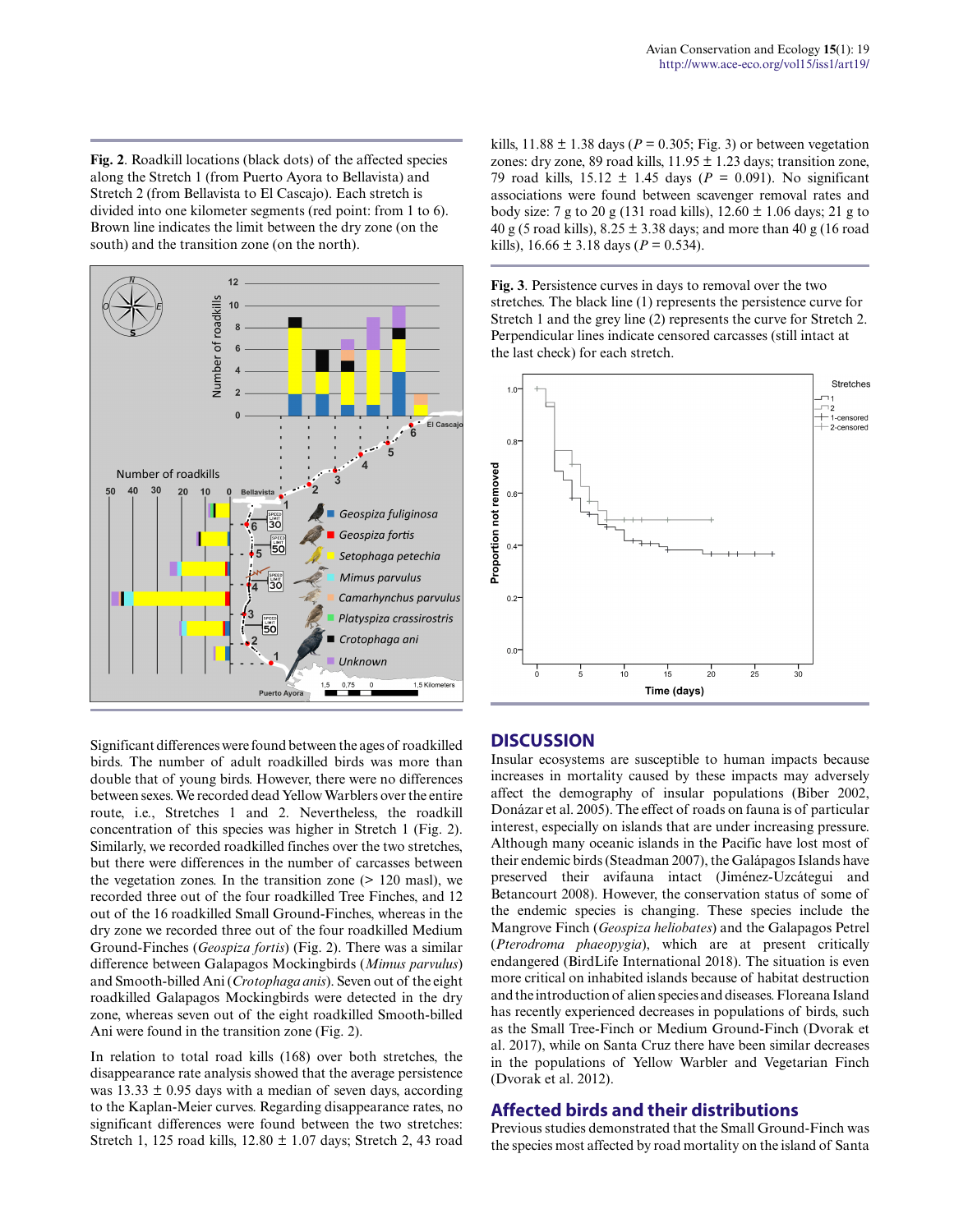Cruz (Carvajal 1980). However, subsequent reports suggested that the Yellow Warbler was the most-affected species (Llerena et al. 2001, Jiménez-Uzcátegui and Betancourt 2005, 2006, 2008; and the present study). Other species such as the Galapagos Flycatcher, despite its abundance on the island (Table 2) were not recorded as roadkill in our study. Former reports found Galapagos Flycatchers at low numbers, representing from 4% to 0.6% of total road mortality (Llerena et al. 2001, Jiménez-Uzcátegui and Betancourt 2005, 2006). Although we do not really have a clear explanation, its absence might be because of the limitation in time of our study, to the low number of birds along the surveyed stretches during the dry period, to a differential behavior when facing the crossing of roads, or to a combination of the aforementioned aspects.

Even though these results are relatively conservative, the annual mortality rate found in the Galapagos was very high compared to the rates found by other studies. Estimated mortality rates in the high Andes (Ecuador) were 4 individuals/km/y (Aguilar et al. 2019), 21.9 individuals/km/y in southern Brazil (da Rosa and Bager 2012), and 29.49 individuals/km/y in Lanzarote, Canary Islands (Spain; Tejera et al. 2018). In Santa Cruz, the mortality rate was 219.24 individuals/km/y and 74.16 individuals/km/y on Stretches 1 and 2, respectively. These roadkill rates are obviously severe and mainly affect all endemic species, except for the Smooth-billed Ani.

Concerning the distribution of roadkill by species, Galapagos Mockingbirds and Medium Ground-Finches were mainly confined to lower elevations. This result is in line with the observations of Dvorak et al. (2012). The only invasive bird recorded was the Smooth-billed Ani, which was mainly found in the transition zone. Populations of this species are greater in this zone than in the dry zone (Rosenberg et al. 1990, Cooke et al. 2019). These three species appear to inhabit a well-defined altitudinal range. In fact, only one individual from each of these three species was found outside of its apparent altitudinal range, and all three individuals were found within the limits of an imaginary line separating both zones (Fig. 2). Therefore, the type of roadkill detected over the two stretches could provide an estimation of the different species distribution over the surveyed area.

#### **Disappearance rate**

Persistence curves showed that carcass persistence time was not affected by type of stretch, vegetation zone, or body size; that is, the carcass removal rate did not vary according to the place where they were found or to carcass size. This result is in contrast to those of other studies (Urquhart et al. 2015, Farfán et al. 2017). Scavengers remove carcasses, thus leading to roadkill being underestimated. In the study area, the community of scavengers may not select the carcasses found along the road according to body size. As proposed by Kostecke et al. (2001), this result suggests that carcasses are opportunistically found by scavengers. The first observation of the Cattle Egret (*Bubulcus ibis*) occurred in 1964 on Santa Cruz Island (Lévêque et al. 1966). Since then, this species has settled in the main islands of the archipelago (BirdLife International 2018). Given their foraging behavior, Cattle Egrets and cats may now be the main scavengers. Future studies could use estimated persistence time to provide a more accurate estimation of roadkill. They could also use appropriate search intervals to avoid underestimating the number of dead animals because it is known that 50% of birds disappear within 7 days following a fatal collision with a vehicle.

## **Speed and mortality black spots**

Because of the characteristics inherent to both stretches, i.e., state of the road and frequency of vehicles, it would seem natural to find more carcasses on the stretch with faster traffic. Nevertheless, the number of carcasses was not evenly distributed over the entire road. Moreover, there is an uneven distribution of buildings near the road and road signals along it. There is a 1-km section in which the number of carcasses was remarkably high (39% of the total on Stretch 1). Bird roadkill on this black spot is higher because of the lack of buildings and road signals, which encourages drivers to drive faster. One study found that speed was a major contributor to the deadliest road segments (Tejera et al. 2018). In fact, speed and traffic density have been found to be relevant contributors to bird roadkill (Dunthorn and Errington 1964, Erritzoe et al. 2003). However, on roads with high speed limits and low traffic density, it has been found that speed, rather than traffic density, has a greater impact on roadkill (Haas 1964). Similarly, Martens (1962) found no significant association between traffic density and bird roadkill. However, Martens suggested that birds were killed by a small number of very fast cars. Consequently, we suggest that speed is a determining factor in road mortality in the Galápagos Islands. There are four maximum speed limit signs on the road between Puerto Ayora and Bellavista, with 50 km/h and a 30 km/h speed limit signs 300 m before and on either side of the black spot (Fig. 2). However, speed remains a problem, even though several technical reports on the island have concluded that speed needs to be reduced. In fact, speed control systems have led to satisfactory results in Madagascar, where speed bumps have been tested (Schutt 2008), and in Tikal, Guatemala, where vehicles are recorded by officers at the beginning and end of the road to guarantee adherence to speed limits (*personal observation*).

We highlight the relevance of conducting future studies on the entire road, which runs longitudinally over the island from Puerto Ayora to the Itabaca Channel. We have personal anecdotal information on other roadkill species recorded on the road from Bellavista to the Itabaca Channel, such as the Barn Owl (*Tyto alba punctatissima*), Dark-billed Cuckoo (*Coccyzus melacoryphus*), Paint-billed Crake (*Neocrex erythrops*), Galapagos Flycatcher (*Myiarchus magnirostris*), and a very large number of Darwin's finches. This study, together with future work, will contribute to planning improved traffic management measures. It is a far from easy task to control the number of vehicles in an area that is undergoing socioeconomic growth. Nevertheless, the implementation of traffic speed controls could reduce avian roadkill in the Galápagos Islands at little cost.

## **CONCLUSION**

The present study found that road traffic has a severe direct impact on insular avifauna on the island of Santa Cruz, involving the highest mortality rate ever reported in insular complexes and other natural areas. Avian roadkill comprised six native species and one invasive species during the study period. Of these seven species, the Yellow Warbler was the bird most affected by road mortality. The amount of roadkill was higher on the road from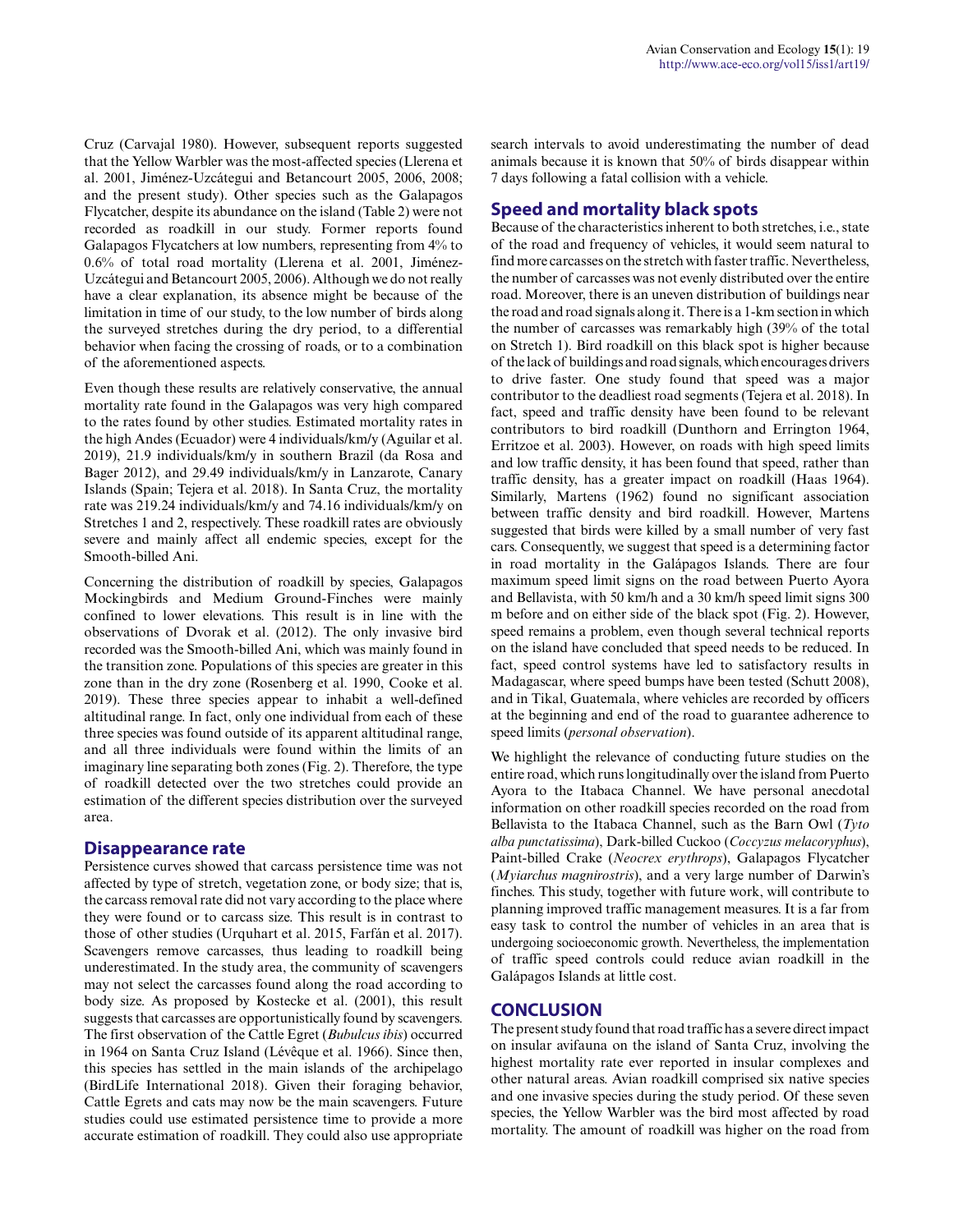Puerto Ayora to Bellavista than on the road from Bellavista to El Cascajo. Carcass density was higher in the zones in which vehicles can circulate faster, such as Stretch 1 and the black spot within this stretch. The number of carcasses found is likely related to speed. The results of this study highlight the need for further research on the impact of roads on Galápagos wildlife. We suggest that there is an urgent need to implement traffic management measures aimed at reducing the speed of vehicles in order to protect and preserve biodiversity in the Galápagos.

*Responses to this article can be read online at:* <http://www.ace-eco.org/issues/responses.php/1596>

#### **Acknowledgments:**

*We thank the University of Malaga, the Agencia Andaluza de Cooperación Internacional (Junta de Andalucía), and Galapagos Conservancy for giving us the opportunity to do this study in the Galapagos Islands and facilitate the necessary permits. We would also like to thank Charles Darwin Foundation, especially Gustavo Jiménez-Uzcátegui, David Anchundia, and Birgit Fessl, for their support. This research did not receive any specific grant from funding agencies in the public, commercial, or not-for-profit sectors. ARM was partially supported by the project UMA18- FEDERJA-276, partially financed by the European Social Fund.*

#### **LITERATURE CITED**

Aguilar, J. M., A. Nieto, N. Espinoza, G. Loja, and B. A. Tinoco. 2019. Assessing patterns of bird roadkills in a high Andean Ecuadorian national park. *Studies on Neotropical Fauna and Environment* 54:149-156.<https://doi.org/10.1080/01650521.2019.1649953>

Bélisle, M., and C. C. St. Clair. 2001. Cumulative effects of barriers on the movements of forest birds. *Conservation Ecology* 5(2):9. <https://doi.org/10.5751/ES-00312-050209>

Biber, E. 2002. Patterns of endemic extinctions among island bird species. *Ecography* 25:661-676. [https://doi.org/10.1034/j.1600-0587.2002.](https://doi.org/10.1034/j.1600-0587.2002.t01-1-250603.x) [t01-1-250603.x](https://doi.org/10.1034/j.1600-0587.2002.t01-1-250603.x)

BirdLife International. 2018. *The IUCN Red List of Threatened Species 2018*. BirdLife International, Cambridge, UK.

Carvajal, C. 1980. *Mortalidad accidental de aves terrestres en la carretera Puerto Ayora - Bellavista.* Tesis previa título Ciencias Modernas. Colegio Nacional Galápagos, Puerto Ayora, Santa Cruz Island, Galápagos, Ecuador.

Charles Darwin Foundation and World Wildlife Fund. 2002. *A biodiversity vision for the Galápagos Islands*. R. Bensted-Smith, editor. Charles Darwin Foundation, Puerto Ayora, Galapagos.

Consejo de Gobierno del Régimen Especial de Galápagos. 2016. *Plan de Desarrollo Sustentable y Ordenamiento Territorial del Régimen Especial de Galápagos*. Puerto Baquerizo Moreno, Galápagos, Ecuador.

Cooke, S. C., L. E. Haskell, C. B. van Rees, and B. Fessl. 2019. A review of the introduced Smooth-billed Ani *Crotophaga ani* in Galápagos. *Biological Conservation* 229:38-49. [https://doi.](https://doi.org/10.1016/j.biocon.2018.11.005) [org/10.1016/j.biocon.2018.11.005](https://doi.org/10.1016/j.biocon.2018.11.005)

da Rosa, C. A., and A. Bager. 2012. Seasonality and habitat types affect roadkill of neotropical birds. *Journal of Environmental Management* 97:1-5. <https://doi.org/10.1016/j.jenvman.2011.11.004>

Dirección del Parque Nacional Galápagos & Observatorio de Turismo de Galápagos. 2018. *Informe anual de visitantes a las áreas protegidas de Galápagos del año 2017*. Parque Nacional Galápagos, Santa Cruz, Galápagos, Ecuador.

Donázar, A. J. A., L. Gangoso, M. G. Forero, and J. Juste. 2005. Presence, richness and extinction of birds of prey in the Mediterranean and Macaronesian Islands. *Journal of Biogeography* 32:1701-1713. [https://doi.org/10.1111/](https://doi.org/10.1111/j.1365-2699.2005.01294.x) [j.1365-2699.2005.01294.x](https://doi.org/10.1111/j.1365-2699.2005.01294.x)

Dunthorn, A. A., and F. P. Errington. 1964. Casualties among birds along a selected road in Wiltshire. *Bird Study* 11:168-182. <https://doi.org/10.1080/00063656409476067>

Dvorak, M., B. Fessl, E. Nemeth, S. Kleindorfer, and S. Tebbich. 2012. Distribution and abundance of Darwin's finches and other land birds on Santa Cruz Island, Galápagos: evidence for declining populations. *Oryx* 46:78-86. [https://doi.org/10.1017/](https://doi.org/10.1017/S0030605311000597) [S0030605311000597](https://doi.org/10.1017/S0030605311000597) 

Dvorak, M., E. Nemeth, B. Wendelin, P. Herrera, D. Mosquera, D. Anchundia, C. Sevilla, S. Tebbich, and B. Fessl. 2017. Conservation status of landbirds on Floreana: the smallest inhabited Galápagos Island. *Journal of Field Ornithology* 88:132-145.<https://doi.org/10.1111/jofo.12197>

Erritzoe, J., T. D. Mazgajski, and Ł. Rejt. 2003. Bird casualties on European roads - a review. *Acta Ornithologica* 38:77-93. <https://doi.org/10.3161/068.038.0204>

Farfán, M. Á., J. Duarte, J. E. Fa, R. Real, and J. M. Vargas. 2017. Testing for errors in estimating bird mortality rates at wind farms and power lines. *Bird Conservation International* 27:431-439. <https://doi.org/10.1017/S0959270916000460>

Forman, R. T. T., and L. E. Alexander. 1998. Roads and their major ecological effects. *Annual Review of Ecology and Systematics* 29:207-231. <https://doi.org/10.1146/annurev.ecolsys.29.1.207>

González, J. A., C. Montes, J. Rodríguez, and W. Tapia. 2008. Rethinking the Galapagos Islands as a complex social-ecological system: implications for conservation and management. *Ecology and Society* 13(2):13.<https://doi.org/10.5751/ES-02557-130213>

Haas, W. 1964. Verluste von Vögeln und Säugern auf Carstrassen. *Ornithologische Mitteilungen* 16:245-250.

Husby, M. 2016. Factors affecting road mortality in birds. *Ornis Fennica* 93:212-224.

Instituto Nacional de Estadistica y Censos (INEC). 2016. *Censo de Población y Vivienda Galápagos, 2015.* INEC, Quito, Ecuador. [online] URL: [https://www.ecuadorencifras.gob.ec/galapagos](https://www.ecuadorencifras.gob.ec/galapagos-tiene-25-244-habitantes-segun-censo-2015/ )[tiene-25-244-habitantes-segun-censo-2015/](https://www.ecuadorencifras.gob.ec/galapagos-tiene-25-244-habitantes-segun-censo-2015/ ) 

Izurieta, A., B. Delgado, N. Moity, M. Calvopiña, I. Cedeño, G. Banda-Cruz, E. Cruz, M. Aguas, F. Arroba, I. Astudillo, D. Bazurto, M. Soria, S. Banks, S. Bayas, S. Belli, R. Bermúdez, N. Boelling, J. Bolaños, M. Borbor, M. L. Brito, L. Bucheli, K. Campbell, D. Carranza, J. Carrión, M. Casafont, X. Castro, S. Chamorro, J. Chávez, D. Chicaiza, R. Chumbi, P. Couenberg, D. Cousseau, M. Cruz, N. d'Ozouville, C. de la Guía, G. de la Torre,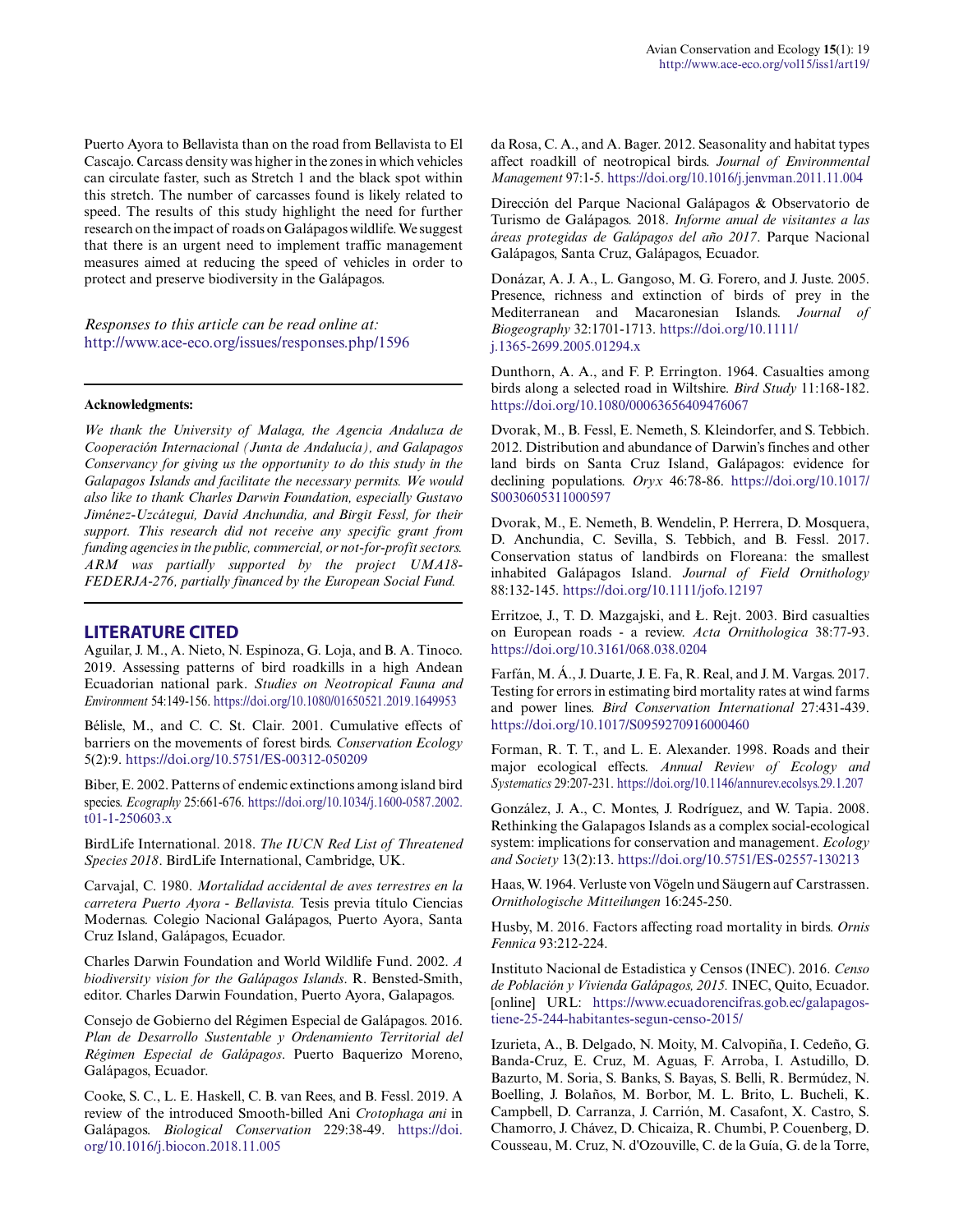C. M. Díaz, J. Duchicela, D. Endara, V. Garcia, C. Gellibert, J. Gibbs, J. C. Guzmán, P. Heylings, A. Iglesias, J. C. Izurieta, P. Jaramillo, A. Klingman, A. Laurie, P. Leon, J. Medina, E. Mendieta, G. Merlen, C. Montalvo, E. Naula, D. Páez-Rosas, M. Peralta, M. Peralvo, M. Piu, J. Poma, J. Pontón, M. Pozo, D. Proaño, M. Ramos, A. Rousseaud, D. Rueda, P. Salinas, G. Salmoral, S. Saraguro, D. Simón-Baile, W. Tapia, B. Teran, M. Valverde, A. Vargas, J. Vega, W. Velásquez, A. Vélez, S. Verdesoto, H. G. Villarraga, F. Vissioli, C. Viteri-Mejía, L. Norris-Crespo, S. C. Cooke, M. V. Toral-Granda, and W. J. Sutherland. 2018. Corrigendum to: A collaboratively derived environmental research agenda for Galápagos. *Pacific Conservation Biology* 24 (2):207. [https://doi.org/10.1071/PC17053\\_CO](https://doi.org/10.1071/PC17053_CO)

Jiménez-Uzcátegui, G. A., and F. Betancourt. 2005. *Estudio de la mortalidad de aves en la carretera Puerto Ayora-Canal de Itabaca 2004*. Charles Darwin Foundation, Santa Cruz, Galápagos, Ecuador.

Jiménez-Uzcátegui, G. A., and F. Betancourt. 2006. *Estudio de la mortalidad de aves en la carretera Puerto Ayora-Canal de Itabaca 2005*. Charles Darwin Foundation, Santa Cruz, Galápagos, Ecuador.

Jiménez-Uzcátegui, G., and F. Betancourt. 2008. Bird mortality by vehicles. *Galapagos Report* 2007-2008:103-106.

Kaplan, E. L., and P. Meier. 1958. Nonparametric estimation from incomplete observations. *Journal of the American Statistical Association* 53:457-481. <https://doi.org/10.1080/01621459.1958.10501452>

Kleindorfer, S. 2007. Nesting success in Darwin's small tree finch, *Camarhynchus parvulus*: evidence of female preference for older males and more concealed nests. *Animal Behaviour* 74:795-804. <https://doi.org/10.1016/j.anbehav.2007.01.020>

Kostecke, R. M., G. M. Linz, and W. J. Bleier. 2001. Survival of avian carcasses and photographic evidence of predators and scavengers. *Journal of Field Ornithology* 72:439-447. [https://doi.](https://doi.org/10.1648/0273-8570-72.3.439) [org/10.1648/0273-8570-72.3.439](https://doi.org/10.1648/0273-8570-72.3.439)

Kricher, J. C. 2006. *Galápagos: a natural history*. Princeton University Press, Princeton, New Jersey, USA.

Laurance, W. F., M. Goosem, and S. G. W. Laurance. 2009. Impacts of roads and linear clearings on tropical forests. *Trends in Ecology and Evolution* 24:659-669. [https://doi.org/10.1016/j.](https://doi.org/10.1016/j.tree.2009.06.009) [tree.2009.06.009](https://doi.org/10.1016/j.tree.2009.06.009) 

Lévêque, R., R. I. Bowman, and S. L. Billeb. 1966. Migrants in the Galapagos area. *Condor* 68:81-101. <https://doi.org/10.2307/1365177>

Llerena, W., H. Snell, and F. Hernán Vargas. 2001. *Determinación de la distribución geográfica, densidad y mortalida de aves en la carretera Puerto Ayora-Canal de Itabaca, Santa Cruz*. Charles Darwin Foundation, Santa Cruz, Galápagos, Ecuador.

Márquez, L. 2000. *Mortalidad de las aves vía Puerto Ayora - Canal de Itabaca 1999. Colegio Loma Linda*. Colegio Loma Linda, Puerto Ayora, Santa Cruz, Galápagos, Ecuador.

Martens, J. 1962. Gefährdung der Vogelwelt durch Kraftwagen. *Ornithologische Mitteilungen* 14:221.

Miller, B. W., I. Breckheimer, A. L. McCleary, L. Guzmán-Ramirez, S. C. Caplow, J. C. Jones-Smith, and S. J. Walsh. 2010. Using stylized agent-based models for population-environment research: a case study from the Galápagos Islands. *Population and Environment* 31:401-426.<https://doi.org/10.1007/s11111-010-0110-4>

Monge-Nájera, J. 2018. Road kills in tropical ecosystems: a review with recommendations for mitigation and for new research. *Revista de Biologia Tropical* 66:722-738. [https://doi.org/10.15517/](https://doi.org/10.15517/rbt.v66i2.33404) [rbt.v66i2.33404](https://doi.org/10.15517/rbt.v66i2.33404)

Olson, D. M., and E. Dinerstein. 2002. The global 200: priority ecoregions for global conservation. *Annals of the Missouri Botanical Garden* 89:199-224.<https://doi.org/10.2307/3298564>

Oviedo, M., J. Agama, E. Buitrón, and F. Zavala. 2009. The first complete motorized vehicle census in Galapagos. *Galapagos Report* 2009-2010:48-53.

Price, T. D. 1984. Sexual selection on body size, territory and plumage variables in a population of Darwin's finches. *Evolution* 38:327-341.<https://doi.org/10.1111/j.1558-5646.1984.tb00291.x>

Prosser, P., C. Nattrass, and C. Prosser. 2008. Rate of removal of bird carcasses in arable farmland by predators and scavengers. *Ecotoxicology and Environmental Safety* 71:601-608. [https://doi.](https://doi.org/10.1016/j.ecoenv.2007.10.013) [org/10.1016/j.ecoenv.2007.10.013](https://doi.org/10.1016/j.ecoenv.2007.10.013)

Reeder, W. G., and S. E. Riechert. 1975. Vegetation change along an altitudinal gradient, Santa Cruz Island, Galapagos. *Biotropica* 7:162-175. <https://doi.org/10.2307/2989621>

Reid, T., M. Hindell, J. L. Lavers, and C. Wilcox. 2013. Reexamining mortality sources and population trends in a declining seabird: using Bayesian methods to incorporate existing information and new data. *PLoS ONE* 8(4):e58230. [https://doi.](https://doi.org/10.1371/journal.pone.0058230) [org/10.1371/journal.pone.0058230](https://doi.org/10.1371/journal.pone.0058230) 

Reijnen, R., R. Foppen, C. T. Braak, and J. Thissen. 1995. The effects of car traffic on breeding bird populations in woodland. III. Reduction of density in relation to the proximity of main roads. *Journal of Applied Ecology* 32:187-202. [https://doi.](https://doi.org/10.2307/2404428) [org/10.2307/2404428](https://doi.org/10.2307/2404428) 

Rivas-Torres, G., S. L. Flory, and B. Loiselle. 2018. Plant community composition and structural characteristics of an invaded forest in the Galápagos. *Biodiversity and Conservation* 27:329-344.<https://doi.org/10.1007/s10531-017-1437-2>

Rosenberg, D. K., M. H. Wilson, and F. Cruz. 1990. The distribution and abundance of the Smooth-billed Ani *Crotophaga ani* (L.) in the Galapagos Islands, Ecuador. *Biological Conservation* 51:113-123. [https://doi.org/10.1016/0006-3207\(90\)](https://doi.org/10.1016/0006-3207(90)90106-Y) [90106-Y](https://doi.org/10.1016/0006-3207(90)90106-Y)

Schutt, P. 2008. *Analysis of road kill data from Ankarafantsika National Park, Madagascar*. Thesis. Duke University, Durham, North Carolina, USA.

Servicio Parque Nacional Galápagos. 2006. *Plan de manejo*. Parque Nacional Galápagos, Santa Cruz, Galápagos, Ecuador.

Smallwood, K. S., D. A. Bell, S. A. Snyder, and J. E. DiDonato. 2010. Novel scavenger removal trials increase wind turbinecaused avian fatality estimates. *Journal of Wildlife Management* 74:1089-1097.<https://doi.org/10.2193/2009-266>

Snell, H. M., P. A. Stone, and H. L. Snell. 1995. Geographical characteristics of the Galapagos Islands. *Noticias de Gálapagos* 55:18-24.<https://doi.org/10.1111/j.1365-2699.1996.tb00022.x>